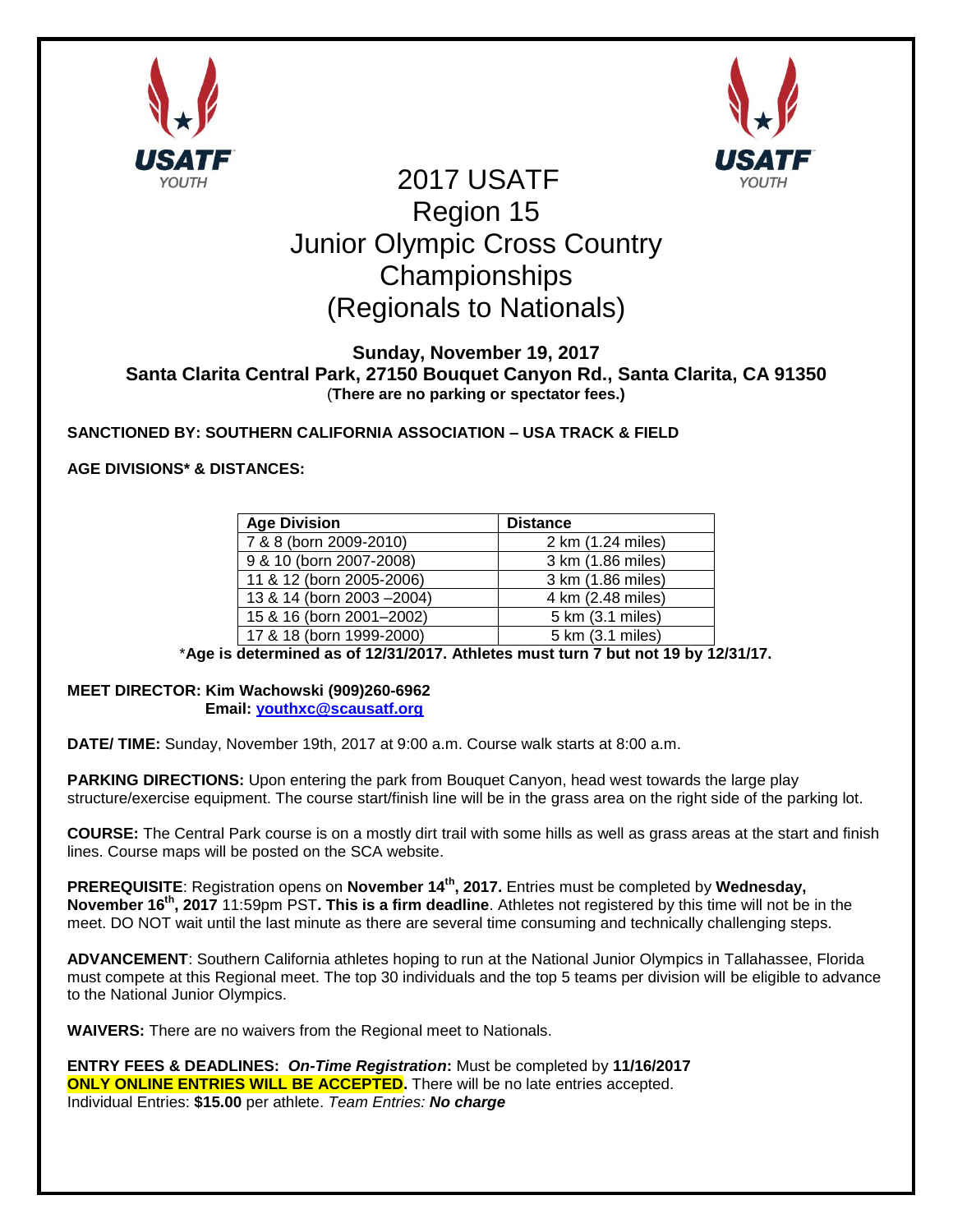**REGISTRATION**: To compete in this meet you must do the following:

3) Register and pay (\$15) for the meet online at Athletic.net by **Wednesday, November 16th, 2017** 11:59pm PST. You must have your membership number and DOB verified to register. Please visit**: <https://www.athletic.net/CrossCountry/Results/Meet.aspx?Meet=141674#/70866> t**o enter.

An instructional video on the online registration process may be accessed by visiting, [http://cs.athletic.net/blog/b/athletic/archive/2016/01/18/getting-started-athletic-net-tutorials.aspx\](http://cs.athletic.net/blog/b/athletic/archive/2016/01/18/getting-started-athletic-net-tutorials.aspx/)

**TEAMS:** Only registered **USATF member clubs** may enter a team. When entering your team into the Athletic.net database, you must declare which athletes are on you scoring team A, B, C, etc…Clubs must submit changes to their scoring teams no later than 8:30 am on the morning of the meet.

**RACE TIMES: The first race will start at 9:00 am** and we will be on a rolling schedule starting with the youngest age group girls, then boys followed by the next age group girls, etc. The races start about every 20 to 30 minutes. **It is the responsibility of the coaches and parents to pay attention to which race is on the starting line. If your athlete misses their race, they will not be permitted to run with another sex or division.** Athletes may proceed to the starting area a few minutes after the previous race has begun. NO PARENTS OR COACHES ARE ALLOWED IN THE STARTING AREA AT ANYTIME AFTER THE COURSE WALK!

**IMPORTANT** After the Course Walk Through, spectators (including parents and coaches) are not allowed on the course, in the starting area, or at the finishing area. You cannot pace athletes or spray water on them during the race. **ANY INTERFERENCE WITH THE FINISH LINE JUDGES WILL RESULT IN AN EJECTION FROM THE MEET. THERE WILL BE ZERO TOLERANCE AND NO WARNINGS!** If you have a grievance, please give it in writing to the results/awards table and they will forward it on to the proper meet management personnel.

**AWARDS:** Medals will be given to at least the top ten finishers in each division. Team Championship awards will be given to the top team in each division. A team must consist of a minimum (5) runners and maximum (8) runners per team. Trophies will be awarded at the end of the meet

**SNACK BAR:** Assorted food and drinks will be available. T-Shirts and sweatshirts will also be for sale.

**TEAM SCORING:** 8 athletes on the team entry/declaration form may be declared as scoring athletes. The top 5 finishers among the declared runners will score.

**COMPETITION BIB NUMBERS:** All competitors must wear their assigned bib numbers during competition, chest-high on the front of their jerseys. Bib numbers will be distributed to athletes at the meet in the registration packets.

**EVENT RESULTS:** Event results will be posted at **<https://www.scausatf.org/youth/youth-results/>**

**Please assist us in policing your own area for trash.** It takes all of us to keep the facilities willing to allow us to return year after year. Your cooperation will keep us from having to start charging a clean-up fee in the future. Thanks from the SCA Meet Management and Santa Clarita Central Park.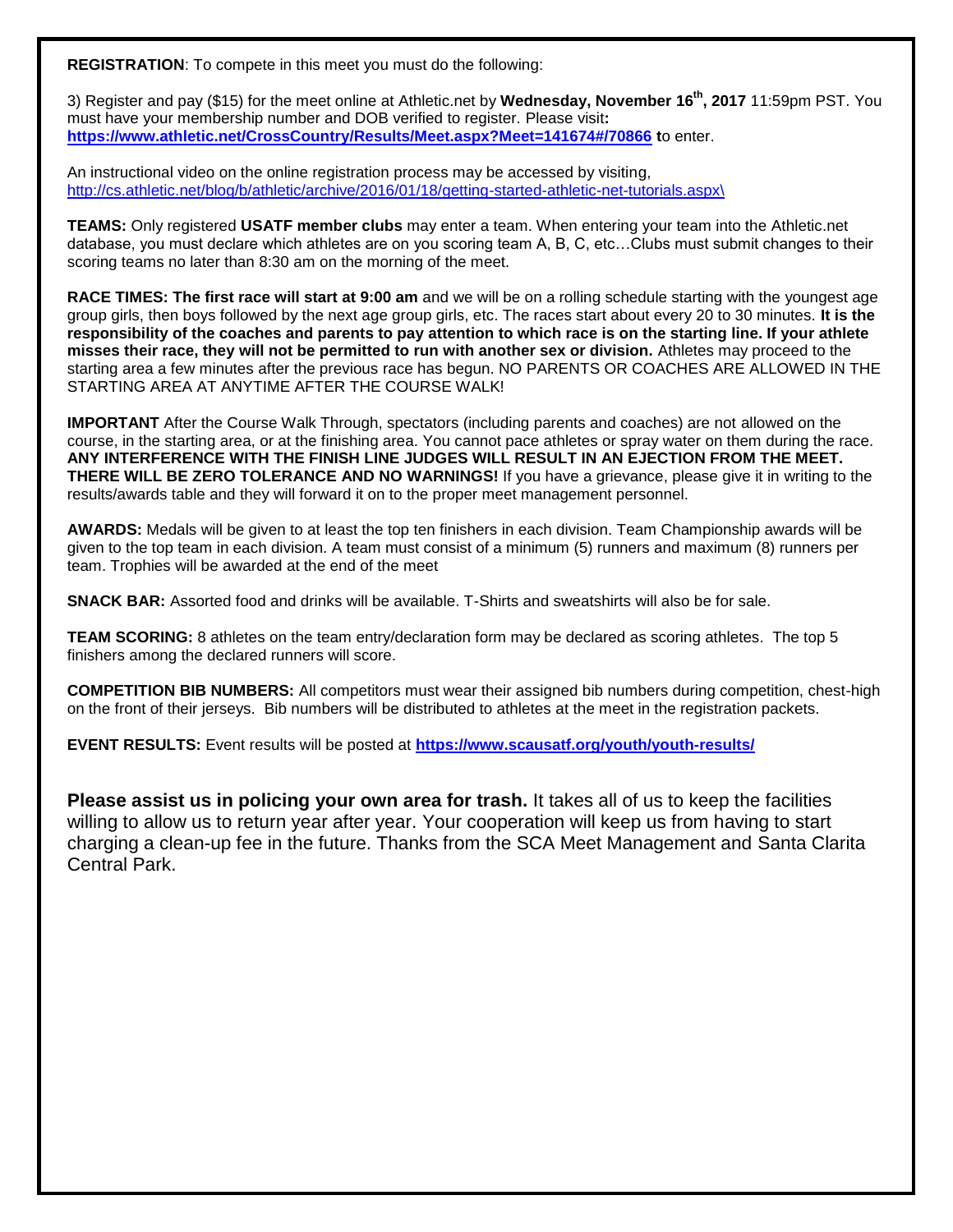REGISTRATION: To compete in this meet you must do the following:

3) Register and pay (\$15) for the meet online at Athletic.net by Wednesday, November  $16^{th}$ , 2017 11:59pm PST. You must have your membership number and DOB verified to register. Please visit: https://www.athletic.net/CrossCountry/Results/Meet.aspx?Meet=141674#/70866 to enter.

An instructional video on the online registration process may be accessed by visiting. http://cs.athletic.net/blog/b/athletic/archive/2016/01/18/getting-started-athletic-net-tutorials.aspx\

TEAMS: Only registered USATF member clubs may enter a team. When entering your team into the Athletic.net GDWDEDVH \RX PXVW GHFODUH ZKLFK DWKOHWHV DUH RQ \RX VFRULQJ WH scoring teams no later than 8:30 am on the morning of the meet.

RACE TIMES: The first race will start at 9:00 am and we will be on a rolling schedule starting with the youngest age group girls, then boys followed by the next age group girls, etc. The races start about every 20 to 30 minutes. It is the responsibility of the coaches and parents to pay attention to which race is on the starting line. If your athlete misses their race, they will not be permitted to run with another sex or division. Athletes may proceed to the starting area a few minutes after the previous race has begun. NO PARENTS OR COACHES ARE ALLOWED IN THE STARTING AREA AT ANYTIME AFTER THE COURSE WALK!

IMPORTANT After the Course Walk Through, spectators (including parents and coaches) are not allowed on the course, in the starting area, or at the finishing area. You cannot pace athletes or spray water on them during the race. ANY INTERFERENCE WITH THE FINISH LINE JUDGES WILL RESULT IN AN EJECTION FROM THE MEET. THERE WILL BE ZERO TOLERANCE AND NO WARNINGS! If you have a grievance, please give it in writing to the results/awards table and they will forward it on to the proper meet management personnel.

AWARDS: Medals will be given to at least the top ten finishers in each division. Team Championship awards will be given to the top team in each division. A team must consist of a minimum (5) runners and maximum (8) runners per team. Trophies will be awarded at the end of the meet

SNACK BAR: Assorted food and drinks will be available. T-Shirts and sweatshirts will also be for sale.

TEAM SCORING: 8 athletes on the team entry/declaration form may be declared as scoring athletes. The top 5 finishers among the declared runners will score.

COMPETITION BIB NUMBERS: All competitors must wear their assigned bib numbers during competition, chest-high on the front of their jerseys. Bib numbers will be distributed to athletes at the meet in the registration packets.

EVENT RESULTS: Event results will be posted at https://www.scausatf.org/youth/yo uth-results/

Please assist us in policing your own area for trash. It takes all of us to keep the facilities willing to allow us to return year after year. Your cooperation will keep us from having to start charging a clean-up fee in the future. Thanks from the SCA Meet Management and Santa Clarita Central Park.